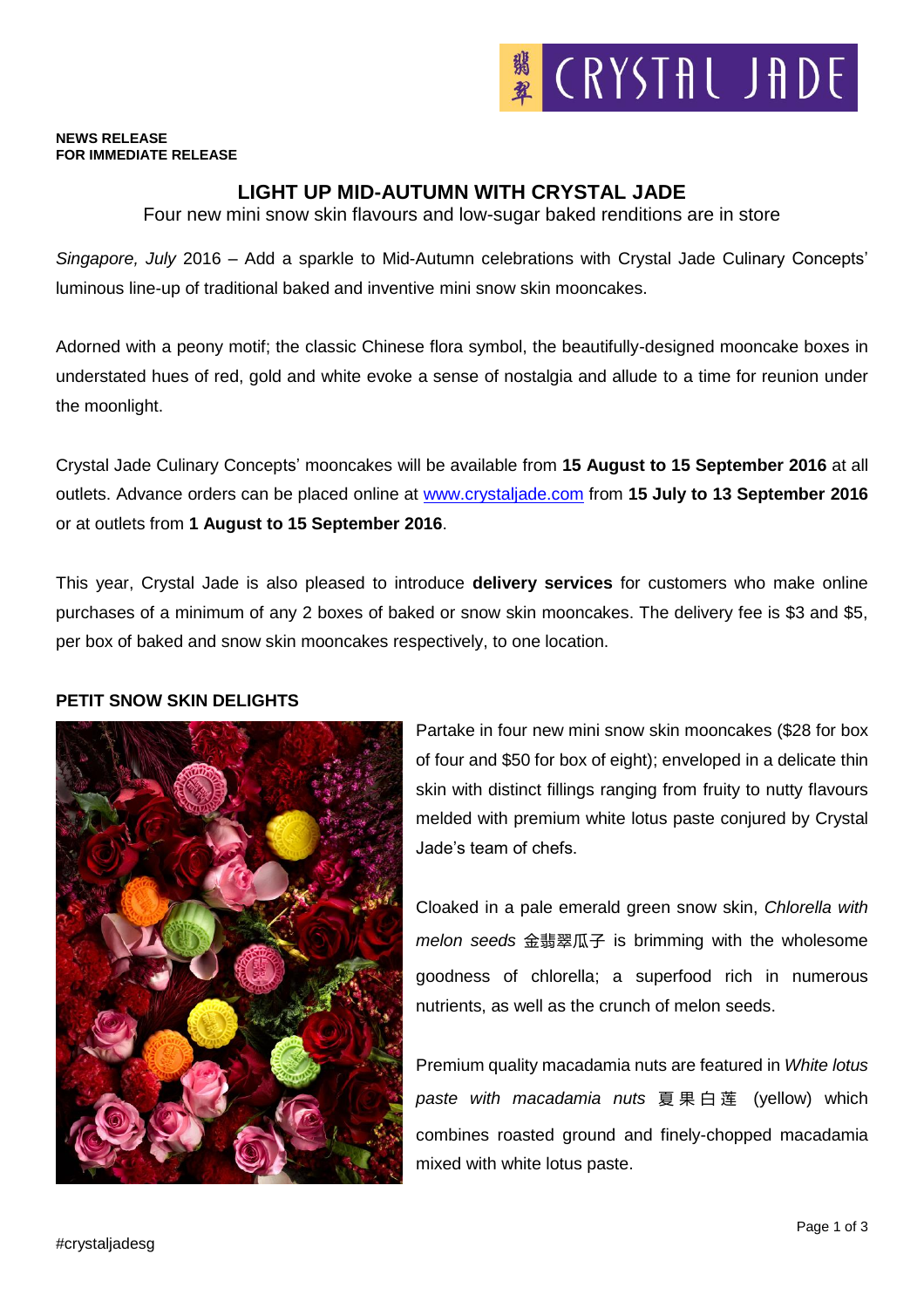A blushing beauty in pink, *Lychee with pine nuts* 松子荔枝 matches the aroma and refreshing profile of the tropical fruit with the subtle sweetness of pine nuts. *Blueberry with cashew nuts* 腰果蓝莓 (orange) presents a fine balance of tangy blueberries blended with sweet white lotus paste and accentuated with the richness of cashew nuts.

## **NOSTALGIC TRADITIONAL BAKED FAVOURITES**

A popular pick among many loyal customers, Crystal Jade's repertoire of baked mooncakes are characterised by a thin goldenbrown and moist pastry skin and a generous filling crafted with premium natural white lotus which is less sweet, making these mooncakes a more wholesome treat.

Undoubtedly the signature offering, *Mixed nuts and ham* 翡翠金华火 腿 (\$33 and \$60 for box of two and four) is redolent of the fragrance of *jinhua* ham, which also adds a salty nuance to the lotus paste mixed with an abundance of nuts such as olive and sesame seeds, as well as almonds among others.



Besides the *Low sugar white lotus paste with single* and *double yolk* 低糖单黄/双黄白莲蓉 (\$30 and \$54 for box of two and four for single yolk and \$33 and \$60 for box of two and four for double yolk), crunchy macadamia nuts add bite and flavour to the smooth lotus paste in the *Low sugar white lotus paste with macadamia nuts* version 低糖坚果白莲蓉 (\$29/ \$52 for box of two and four).

### **PROMOTIONS**

Online Purchase:

- 20% off for DBS, Standard Chartered Credit and Debit Cards, and Jadeite Members (15 Jul – 13 Sep)

## Outlet Purchase:

- 20% off for DBS, Standard Chartered Credit and Debit Cards, and Jadeite Members (15 Aug – 15 Sep)

\*Please note that collection of online orders is available at select outlets only from 17 August. For more information on outlet locations, please log on to [www.crystaljade.com.](http://www.crystaljade.com/)